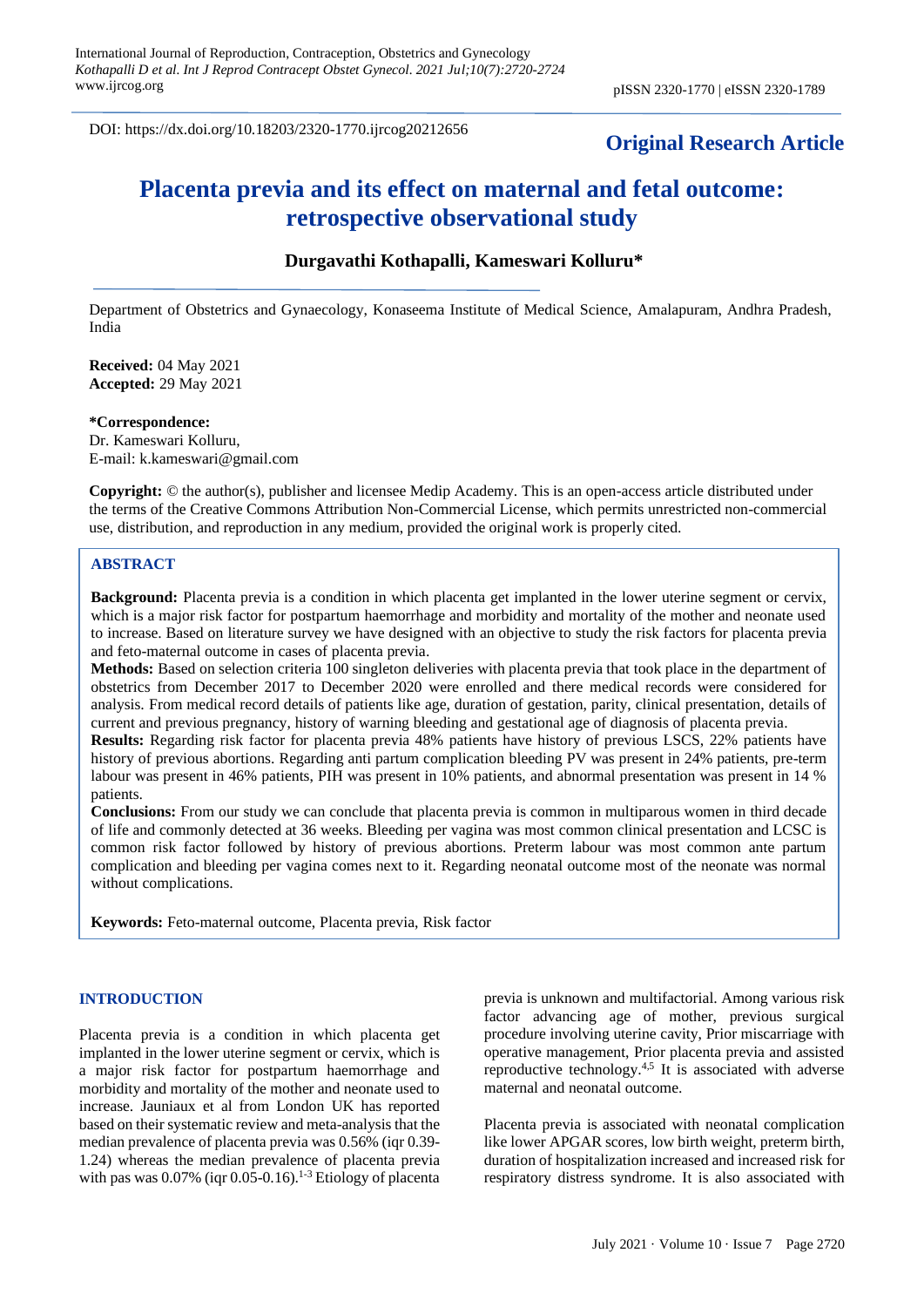maternal complication like postpartum haemorrhage, septicaemia, and hysterectomy and maternal death.<sup>6,7</sup>

After going through literature search we have observed that there are multiple view regarding outcome and risk factor of placenta previa. Sheiner et al has concluded that although an abnormal implantation per se was not an independent risk factor for perinatal mortality, placenta previa should be considered as a marker for possible obstetric complications. Hence, the detection of placenta previa should encourage a careful evaluation with timely delivery in order to reduce the associated maternal and perinatal complications.<sup>8</sup>Feng et al has concluded that Maternal age≥35 years and prior uterine operation≥3 increase the risk of complete previa in mid-pregnancy.<sup>9</sup> Daskalakis et al has concluded that A history of multiple cesarean deliveries increased the risk for obstetric hysterectomy in women with PP. The type of PP had no effect on maternal and neonatal outcome, with exception of the fact that neonates in the incomplete PP group had lower Apgar scores than neonates in the complete PP group. 10

Based on the literature survey we have designed with an objective to study the risk factors for placenta previa and feto- maternal outcome in cases of placenta previa.

#### **METHODS**

A retrospective observational study was conducted in the Department of Obstetrics and Gynaecology, Konaseema Institute of Medical Science, Amalapuram, Andhra Pradesh, India conducted from December 2017 to December 2020.

The study was approved by the Institutional Ethics Committee of Konaseema Institute of Medical Science, Amalapuram. As the study involved the retrospective evaluation of existing data obtained from the patient case sheet informed consent of the study participants was not obtained with the approval of IEC. All patients diagnosed to placenta previa and admitted in the department of obstetrics were enrolled for this study based on following selection criteria.

#### *Inclusion criteria*

Pregnant women with history of painless bleeding per vagina after 28 weeks of gestation, ultrasonographically confirmed cases of placenta previa were selected as inclusion criteria.

#### *Exclusion criteria*

Multiple pregnancies, Abruptio placenta, bleeding below 28 weeks of gestation were excluded from the study.

Based on selection criteria 100 singleton deliveries with placenta previa that took place in the department of obstetrics from December 2017 to December 2020 were enrolled and there medical records were considered for analysis.

#### *Method*

From medical record details of patients like age, duration of gestation, parity, clinical presentation, details of current and previous pregnancy, history of warning bleeding and gestational age of diagnosis of placenta previa. Maternal outcome parameters in terms of age of gestation at time of delivery, duration of hospital stay, history of blood transfusion, mode of delivery, need of surgical procedure, postpartum hysterectomy and intensive care treatment. Neonatal outcome was recorded in the form of preterm, meconium aspiration; still born and intrauterine death was recorded.

#### *Statistical analysis*

Data were recorded in excel sheet and statistical Analysis was done with software SPSS-14 version. Data were calculated as percentage and proportions.

#### **RESULTS**

During our study period of three years 100 patients singleton deliveries with placenta previa that took place in the department of obstetrics were enrolled and there medical records were analysed.

#### **Table 1: Demography and obstetric profile of patients.**

| <b>Variable</b>           |              | <b>Number</b> | Percentage |
|---------------------------|--------------|---------------|------------|
| Age (years)               | Below 25     | 15            | 15         |
|                           | 26 to 30     | 45            | 45         |
| Mean age                  | 31 to 35     | 22            | 22         |
| $28.65 \pm 5.24$<br>years | More than 35 | 18            | 18         |
|                           | Nulli        | 24            | 24         |
| <b>Parity</b>             | Multi        | 76            | 76         |
| Age of<br>gestation       | 28 to 32     | 14            | 14         |
|                           | 32 to 36     | 34            | 34         |
|                           | More than 36 | 52            | 52         |
|                           | I            | 12            | 12         |
| Type of<br>placenta       | $\mathbf{I}$ | 41            | 41         |
| previa                    | Ш            | 38            | 38         |
|                           | IV           | 9             | 9          |
| Degree of                 | Minor        | 38            | 38         |
| placenta<br>previa        | major        | 62            | 62         |

As per Table 1, Mean age 28.65±5.24 years and most of the patients were between 26 to 30 years of age (45%),which followed by 31 to 35 years that was 22%, number of patients above 35 years were 18% and below 20 years were 15%. Regarding parity of patients, 76% patients were multi and remaining were primi. Age of gestation was between 28 to 32 weeks in 14 patients, 32 to 36 weeks in 34% patients and more than 36 weeks in 53%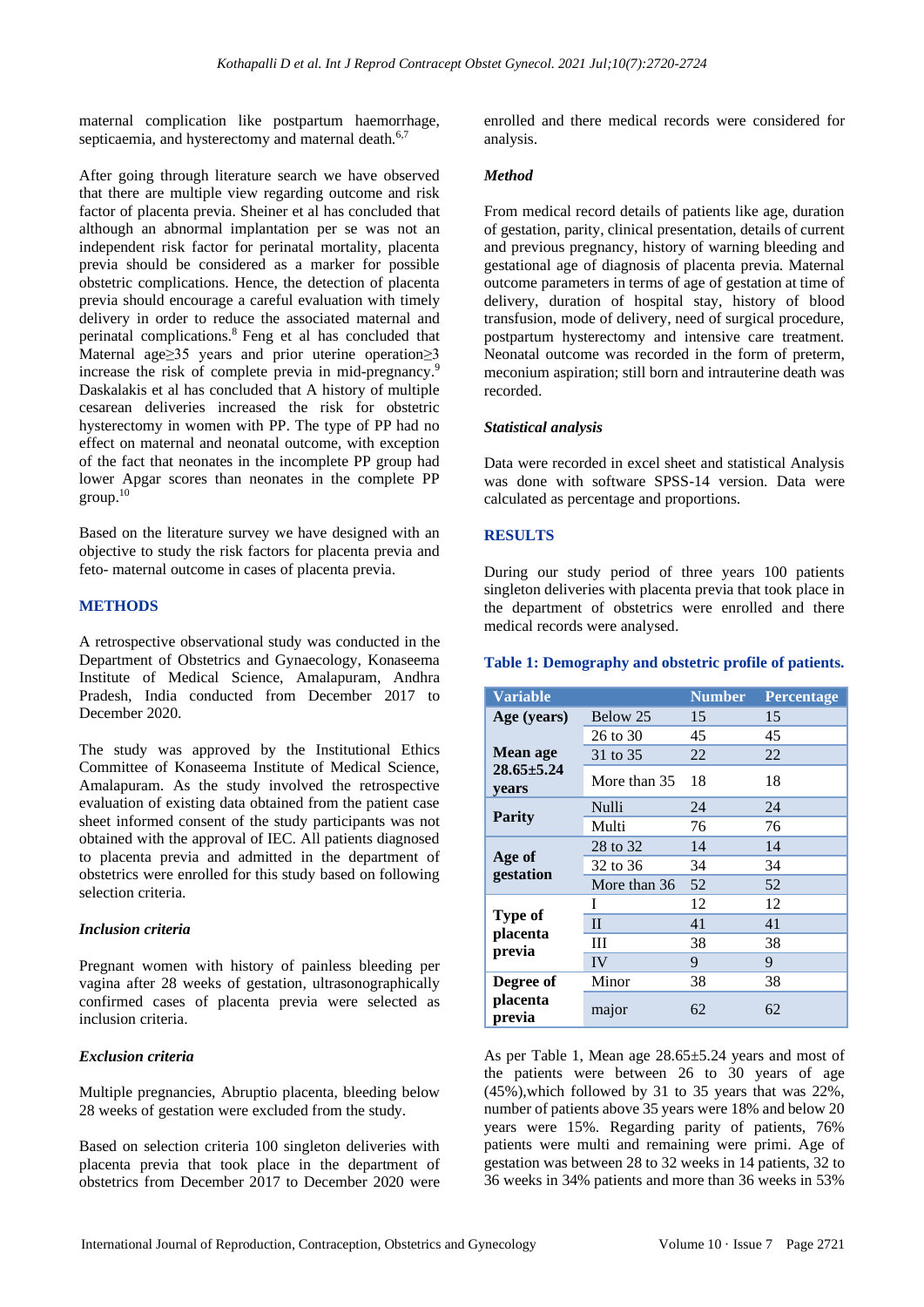patients. Regarding type of placenta previa type I was present in 12% patients type II was present in 41% patients type III was present in 38% patients and type IV was present in 9% patients. The major degree of placenta previa was common and present in 62% patients and remaining was minor degree.

## **Table 2: Distribution of clinical presentation of patients.**

| <b>Variable</b>                 | <b>Number</b> | <b>Percentage</b> |
|---------------------------------|---------------|-------------------|
| Pain abdomen                    | 40            | 40                |
| Bleeding per vagina             | 56            | 56                |
| Pain abdomen and PV<br>bleeding | 32            | 32                |
| <b>Absent fetal movements</b>   |               |                   |
| shock                           |               | 3                 |
| <b>Asymptomatic</b>             | $\Lambda$     |                   |

As per Table 2 regarding distribution of clinical presentation pain abdomen were present in 40% patients, bleeding per vagina was present in 56% patients, Pain abdomen and bleeding per vagina was present in 32% patients, absent fetal movement was present in 6% patients, shock was present in 3% patients and 14% patients were asymptomatic.

#### **Table 3: Distribution of risk factor for placenta previa.**

| <b>Variable</b>                                            | <b>Number</b> | Percentage |
|------------------------------------------------------------|---------------|------------|
| <b>Previous H/O LSCS</b>                                   | 48            | 48         |
| <b>Previous abortions</b>                                  | 22            | 22         |
| previous surgical<br>procedure involving<br>uterine cavity |               |            |
| <b>Twin pregnancy</b>                                      | 2             | 2          |
| <b>Anomaly of placenta</b>                                 |               |            |
| None                                                       | 28            | 28         |

Regarding risk factor for placenta previa 48% patients have history of previous LSCS, 22% patients have history of previous abortions,6% patients have history of previous surgical procedure involving uterine cavity,2% patients presented with twin pregnancy,4% patients have anomaly of placenta and 28% patients have no risk factor.

Regarding anti partum complication bleeding PV was present in 24% patients, pre term labour was present in 46% patients, PIH was present in 10% patients, abnormal presentation was present in 14 % patients, IUD was present in 2% patients and shock was detected in 4% patients. Regarding post-partum complication PPH was present in 18% patients, placental adherence in 3% patients and 2 patients developed shock.

Regarding neonatal outcome 89% were normal without complications, 6% neonate were preterm, 2 neonate have IUD, Meconium aspiration syndrome was present in 2 patients and 1 neonate was still born.



**Figure 1: Ultrasonography of placenta previa (various grades).**

| Table 4: Anti partum and post-partum complications. |  |
|-----------------------------------------------------|--|
|-----------------------------------------------------|--|

| <b>Variable</b>              |                                   | <b>Number</b> | Percentage |
|------------------------------|-----------------------------------|---------------|------------|
|                              | Bleeding<br><b>PV</b>             | 24            | 24         |
|                              | Pre term<br>labour                | 46            | 46         |
| Anti-partum                  | <b>PIH</b>                        | 10            | 10         |
| complications                | Abnormal<br>presentation          | 14            | 14         |
|                              | <b>IUD</b>                        | 2             | 2          |
|                              | Shock                             | 4             | 4          |
| Post-partum<br>complications | <b>PPH</b>                        | 18            | 78.26      |
|                              | Placental<br>adherence            | 3             | 13.04      |
|                              | Injury to<br>bowel and<br>bladder | 0             | 0          |
|                              | shock                             | 2             | 8.69       |
|                              | Maternal<br>mortality             | 0             |            |

#### **Table 5: Neonatal outcome in placenta previa.**

| <b>Variable</b>                        |    | <b>Number</b> Percentage |
|----------------------------------------|----|--------------------------|
| <b>Normal</b>                          | 89 | 89                       |
| Preterm                                |    |                          |
| <b>IUD</b>                             |    |                          |
| <b>Meconium aspiration</b><br>syndrome |    |                          |
| <b>Still born</b>                      |    |                          |

#### **DISCUSSION**

In present study we have analysed 100 patients with placenta previa for risk factor and feto maternal outcome.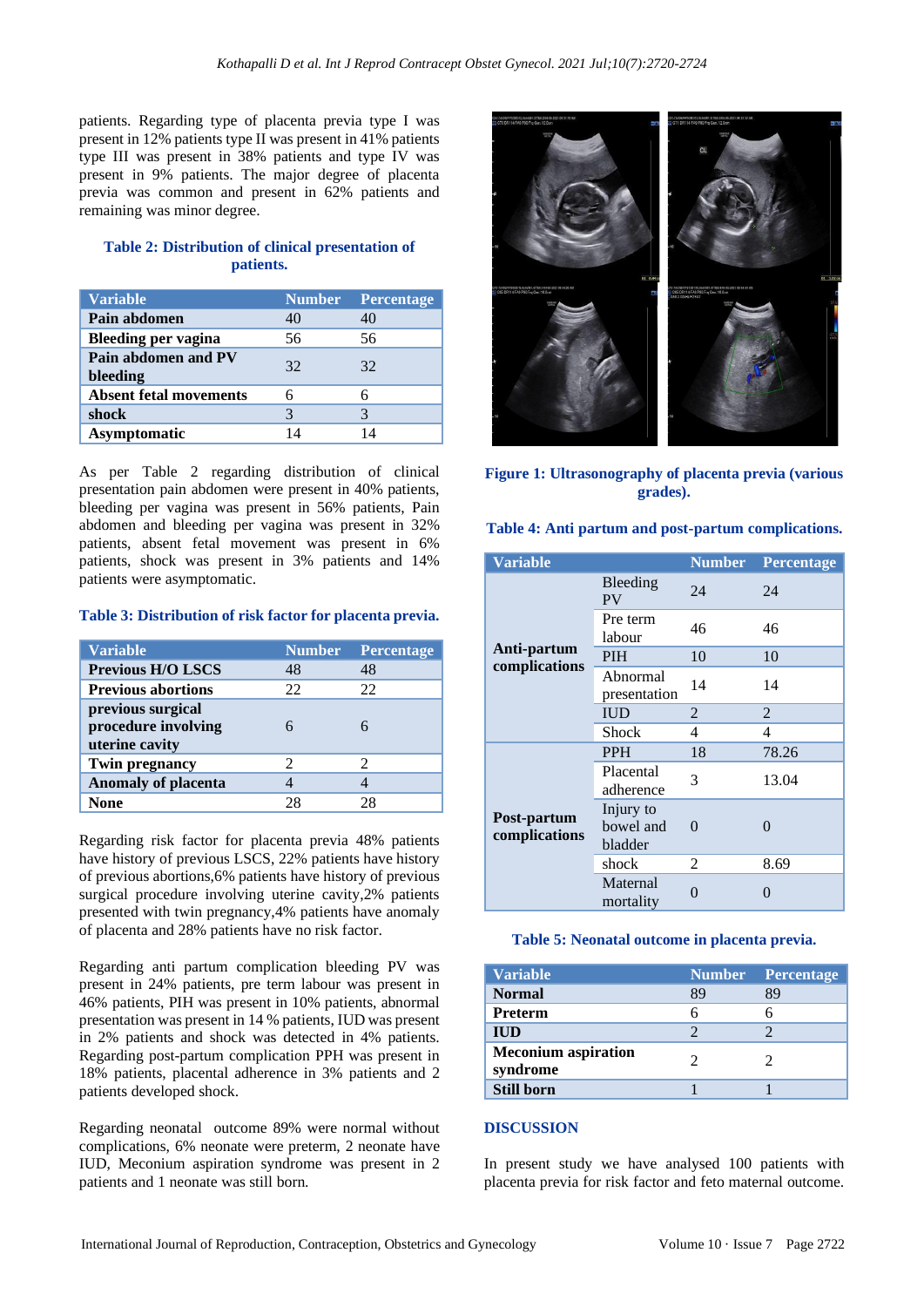In present study mean age 28.65±5.24 years and most of the patients were between 26 to 30 years of age. Elizabeth et al has reported that women with placenta previa had a significantly higher mean age  $(29.07, SD = 6.12$  (years)) than their unaffected counterparts  $(27.47, SD = 6.05)$ (years)), this finding support our study but most common age were below 20 years which doesn't support our study.<sup>11</sup> Hossain et al has concluded that incidence of placenta previa is common in third decade and increases with parity which support our study.<sup>12</sup> Most common gestational age for diagnosis was 36 weeks this finding is supported by study of Dashe et al.<sup>13</sup> Regarding type and degree of placenta previa type II and III are common and major degree are common than minor. This finding is supported by the work of Wasan et al. $14,15$ 

In our study regarding clinical presentation, pain abdomen were present in 40% patients, bleeding per vagina was present in 56% patients, Pain abdomen and bleeding per vagina was present in 32% patients and 14% patients were asymptomatic which corroborates with the study of Ikechebelu et al.<sup>16</sup>

In present study previous LCSC is common risk factor followed by history of previous abortions. Kiondo et al has reported that patients who had previous delivery by caesarean section were associated with an increased risk of placenta praevia. Ananth et al has reported that there is a strong association between having a previous cesarean delivery, spontaneous or induced abortion, and the subsequent development of placenta previa. These two study finding support our study. $17,18$ 

Preterm labour was most common ante partum complication and bleeding per vagina comes next to it. Shock and IUD are present in 2% and 4% patients' respectively. PPH was most common post-partum complication. This finding is supported by the work of Adere et al. 19

Regarding neonatal outcome most of the neonate were normal without complications, 6% neonate were preterm, 2 neonate have IUD, Meconium aspiration syndrome was present in 2 patients and 1 neonate was still born. This finding is supported by the work of Crane et al.<sup>20</sup>

## **CONCLUSION**

From our study we can conclude that placenta previa is common in multiparous women in third decade of life and commonly detected at 36 weeks. Major degree of placenta previa is most common. Bleeding per vagina was most common clinical presentation and LCSC is common risk factor followed by history of previous abortions. Preterm labour was most common ante partum complication and bleeding per vagina comes next to it. Regarding neonatal outcome most of the neonate was normal without complications.

*Funding: No funding sources Conflict of interest: None declared Ethical approval: The study was approved by the Institutional Ethics Committee*

#### **REFERENCES**

- 1. Ellenson LH, Pirog EC. The female genital tract Robbins and cotran, pathologic basic of disease. 8th Edition. Elsevier publication. 2010:22,1055.
- 2. Bagga FM, Sze A. Placenta Previa. In: Stat Pearls Treasure Island (FL): Stat Pearls Publishing; 2021 Jan-. Available at https:// www. ncbi. nlm. nih. gov/books/NBK539818/. Accessed on 12 April 2020.
- 3. Jauniaux E, Grønbeck L, Bunce C, Roos LJ, Collins SL. Epidemiology of placenta previa accreta: a systematic review and meta-analysis. BMJ Open. 2019;9(11):e031193.
- 4. Kollmann M, Gaulhofer J, Lang U, Klaritsch P. Placenta praevia: incidence, risk factors and outcome. J Matern Fetal Neonatal Med. 2016;29(9):1395-8.
- 5. Jing L, Wei G, Mengfan S, Yanyan H. Effect of site of placentation on pregnancy outcomes in patients with placenta previa. PLoS One. 2018;13(7):e0200252.
- 6. Ahn KH, Lee EH, Cho GJ, Hong SC, Oh MJ, Kim HJ. Anterior placenta previa in the mid-trimester of pregnancy as a risk factor for neonatal respiratory distress syndrome. PLoS One. 2018;13(11):e0207061.
- 7. Silver RM. Abnormal placentation: placenta previa, vasa previa, and placenta accreta. Obstet Gynecol. 2015;126(3):654-68.
- 8. Sheiner E, Vardi I, Hallak M, Hershkowitz R, Katz M, Mazor M. Placenta previa: obstetric risk factors and pregnancy outcome. J Matern Fetal Med. 2001;10(6):414-9.
- 9. Feng Y, Li XY, Xiao J, Li W, Liu J, Zeng X, et al. Risk factors and pregnancy outcomes: complete versus incomplete placenta previa in mid-pregnancy. Curr Med Sci. 2018;38(4):597-601.
- 10. Daskalakis G, Simou M, Zacharakis D, Detorakis S, Akrivos N, Papantoniou N, et al. Impact of placenta previa on obstetric outcome. Int J Gynaecol Obstet. 2011;114(3):238-41.
- 11. Senkoro EE, Mwanamsangu AH, Chuwa FS, Msuya SE, Mnali OP, Brown BG, et al. Frequency, risk factors, and adverse fetomaternal outcomes of placenta previa in Northern Tanzania. J Pregnancy. 2017;2017:5936309.
- 12. Hossain GA, Islam SM, Mahmood S, Chakraborty RK, Akhter N, Sultana S. Placenta previa and it's relation with maternal age, gravidity and cesarean section. Mymensingh Med J. 2004;13(2):143-8.
- 13. Dashe JS, McIntire DD, Ramus RM, Ramos R, Twickler DM. Persistence of placenta previa according to gestational age at ultrasound detection. Obstet Gynecol. 2002;99(51):692-7.